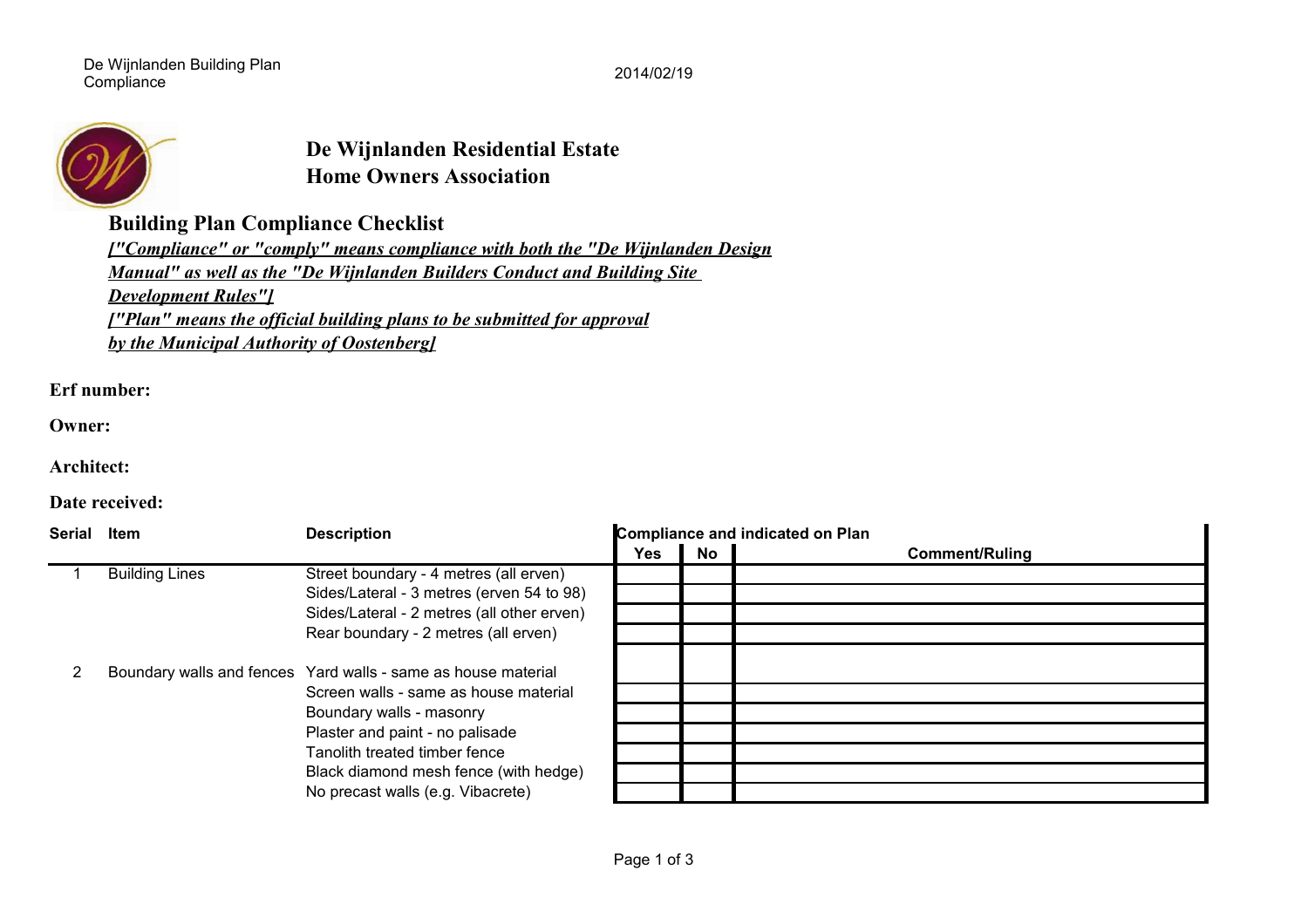De Wijnlanden Building Plan Compliance 2014/02/19

|                                            |                    | Max height - 1.8 metres                                                                                                                                                                                                                                                                                                                                                                                                                                                                                                                                                                                                                                                 |  |  |  |  |  |
|--------------------------------------------|--------------------|-------------------------------------------------------------------------------------------------------------------------------------------------------------------------------------------------------------------------------------------------------------------------------------------------------------------------------------------------------------------------------------------------------------------------------------------------------------------------------------------------------------------------------------------------------------------------------------------------------------------------------------------------------------------------|--|--|--|--|--|
| 3                                          | Security access    | Erven 54 to 98 only: 900mm wide security<br>access gate at junctions of lateral and rear<br>boundary fences/walls indicated on Plan                                                                                                                                                                                                                                                                                                                                                                                                                                                                                                                                     |  |  |  |  |  |
|                                            | Paving             | Interlocking pavers or cobbled                                                                                                                                                                                                                                                                                                                                                                                                                                                                                                                                                                                                                                          |  |  |  |  |  |
| 5                                          | <b>Balustrades</b> | Not to be glass or horicontal wire                                                                                                                                                                                                                                                                                                                                                                                                                                                                                                                                                                                                                                      |  |  |  |  |  |
| 6                                          | Plan information   | Total floor area (erven 54 to 98) min. 250 square metres<br>Total area outbuildings<br>Total open areas<br>Maximum coverage not exceeding 50%<br>Trees to be retained<br>Proposed floor levels<br>Storm water management<br>Elevations of dwellings and outbuildings<br>Wall plastered and painting - earthy colour<br>Roof:<br>*Material (Chromadek - Colomet)<br>*Colour (black, grey, green, blue)<br>*Pitch = $45$ degrees<br>*Eaves not allowed<br>*Area under flat roof maximum 40%<br>Hips not allowed<br>Gutters same colour as roof<br>Down pipes same colour as walls<br>Windows, shutters and doors = timber<br>or alluminium<br>Compliant use of face brick |  |  |  |  |  |
| M. Le Roux (for Home Owners Association) _ |                    |                                                                                                                                                                                                                                                                                                                                                                                                                                                                                                                                                                                                                                                                         |  |  |  |  |  |